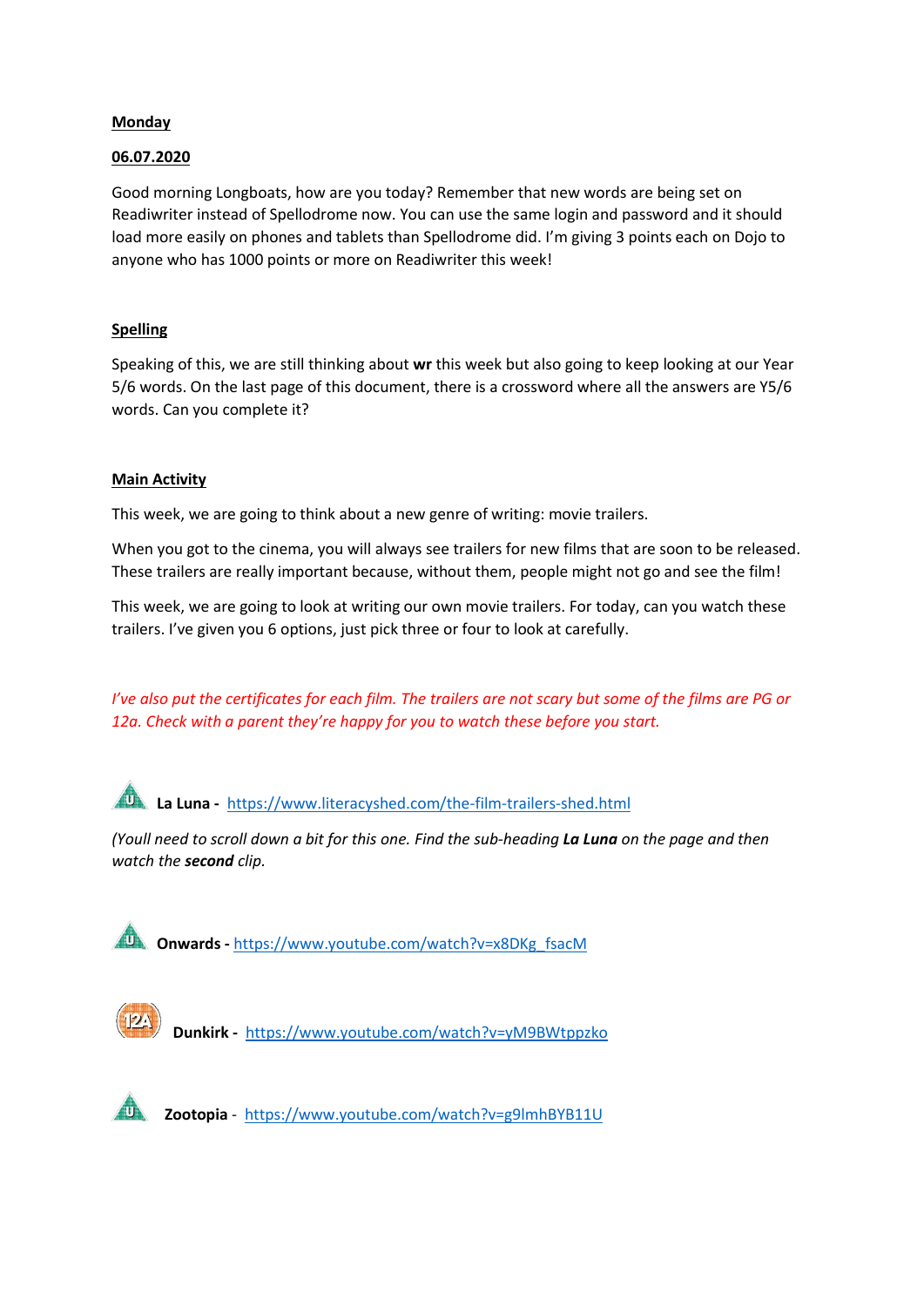

Harry Potter and the philosopher's stone https://www.youtube.com/watch?v=jGRtKaFGVdo

Choose three or four of the trailers and give them each a mark out of ten in these categories

| <b>Trailer</b> | use of scenes | use of writing | use of music | use of lines    | use of a      |
|----------------|---------------|----------------|--------------|-----------------|---------------|
|                | from the      | on the screen  |              | from the script | narrator over |
|                | movie         |                |              |                 | the top       |
|                |               |                |              |                 |               |
|                |               |                |              |                 |               |
|                |               |                |              |                 |               |
|                |               |                |              |                 |               |
|                |               |                |              |                 |               |
|                |               |                |              |                 |               |
|                |               |                |              |                 |               |
|                |               |                |              |                 |               |
|                |               |                |              |                 |               |
|                |               |                |              |                 |               |
|                |               |                |              |                 |               |
|                |               |                |              |                 |               |
|                |               |                |              |                 |               |
|                |               |                |              |                 |               |
|                |               |                |              |                 |               |
|                |               |                |              |                 |               |
|                |               |                |              |                 |               |
|                |               |                |              |                 |               |
|                |               |                |              |                 |               |
|                |               |                |              |                 |               |

### Next, add up the scores from each film to give it an overall total

| <b>Trailer</b> | Total score |
|----------------|-------------|
|                |             |
|                |             |
|                |             |
|                |             |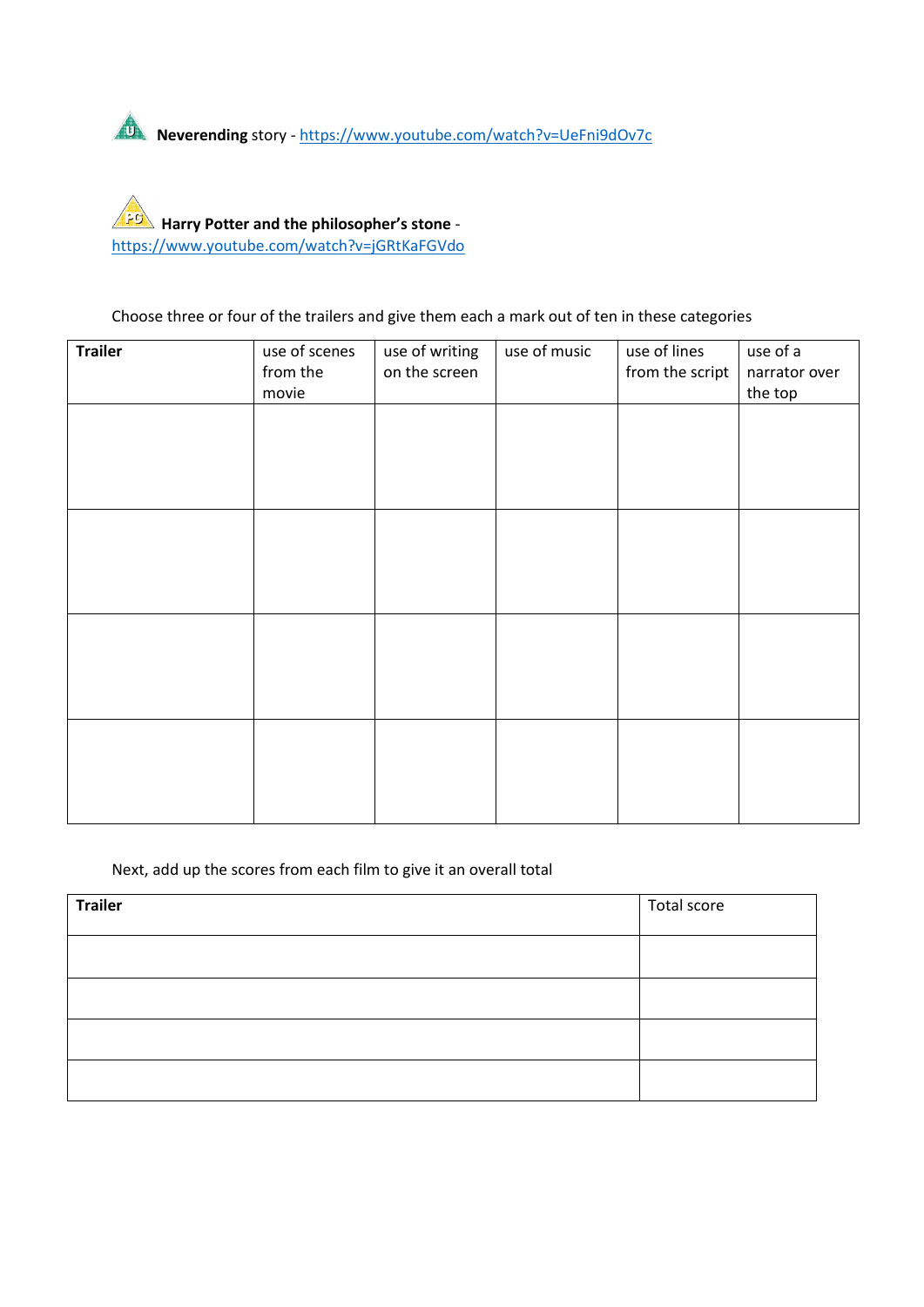| 1. Which trailer scored the highest total? Do you think this one is really the best? |  |
|--------------------------------------------------------------------------------------|--|
|                                                                                      |  |
| 2. Which trailer scored the lowest total? Was this one really your least favourite?  |  |
|                                                                                      |  |
| 3. Which trailer created the best atmosphere? How did it create a strong atmosphere? |  |
|                                                                                      |  |
| 4. Which trailer made you want to watch the film? Why?                               |  |
|                                                                                      |  |
|                                                                                      |  |